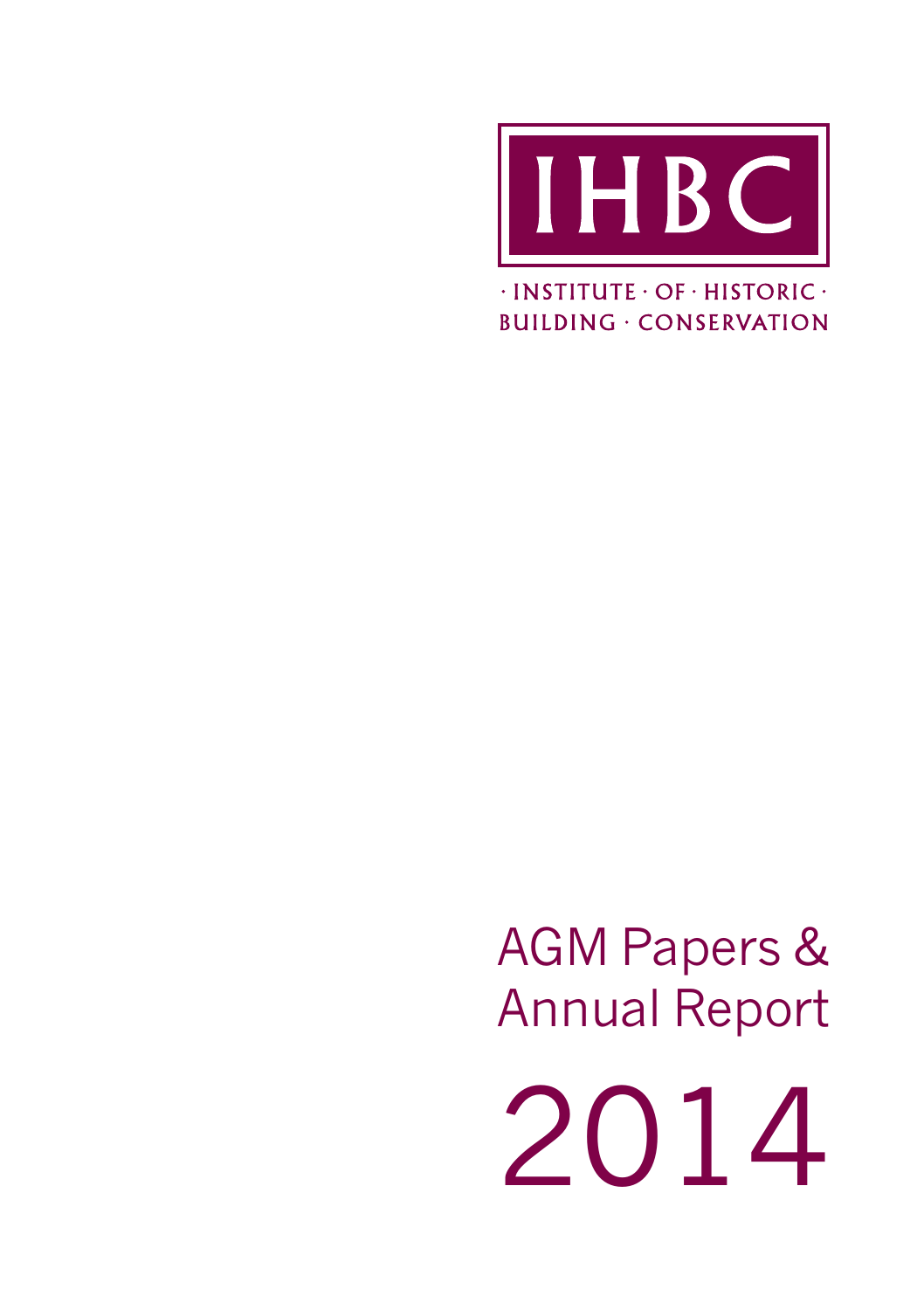# Institute of Historic Building Conservation ANNUAL GENERAL MEETING

**5.20pm, Friday 6 June 2014 at John McIntyre Conference Centre, Pollock Halls, University of Edinburgh, 18 Holyrood Park Road, Edinburgh EH16 5AY**

## **AGENDA**

- 1 Apologies for absence
- 2 Minutes of the 2013 AGM of the IHBC. *Resolution 1: Adoption* To adopt the minutes of the Annual General Meeting of The Institute of Historic Building Conservation (IHBC) held in the Crown & Mitre Hotel, English Street, Carlisle, Cumbria CA3 8HZ on Friday 21 June 2013
- 3 Council's Report. *Resolution 2: Adoption* To adopt the IHBC Council's Report for the year ending 30 September 2013

#### 4 Financial Statement and Treasurer's Report:

Accounts. *Resolution 3: Receipt* To receive the reports of the Hon Treasurer and Council for the financial year 1 October 2012 to 30 September 2013 and to approve the accounts for that period

Independent Examiners. *Resolution 4: Appointment* To appoint Larking Gowen, chartered accountants, as Independent Examiners to the institute, to hold office from the conclusion of the present General Meeting until the conclusion of the next General Meeting at which accounts in respect of an accounting reference period are laid

5 Revised Articles of Association. *Resolution 5: Adoption*

To adopt the special resolution that the Articles of Association presented to the meeting and initialled for identification purposes by the chairman of the meeting (the 'New Articles') be and the same are hereby approved and adopted as the articles of association of the company in substitution for and to the exclusion of the existing articles of association of the company (the 'Current Articles') (See AGM papers and related links online)

- 6 Appointment of elected officers. *Resolution 6: Appointment* To appoint as trustees and directors of the IHBC the officers with majority votes cast in support of their nomination in accordance with the IHBC's Memorandum and Articles of Association (See AGM papers)
- 7 Ratification of branch nominations. *Resolution 7: Ratification* To ratify the nominations as trustees and directors of the IHBC by the branches as notified to the council in accordance with the IHBC's Memorandum and Articles of Association (See AGM papers)
- 8 Motions to the AGM

*At the time of going to press no other motions had been received at the institute's offices. Following the AGM there will be an opportunity for discussion of current issues.*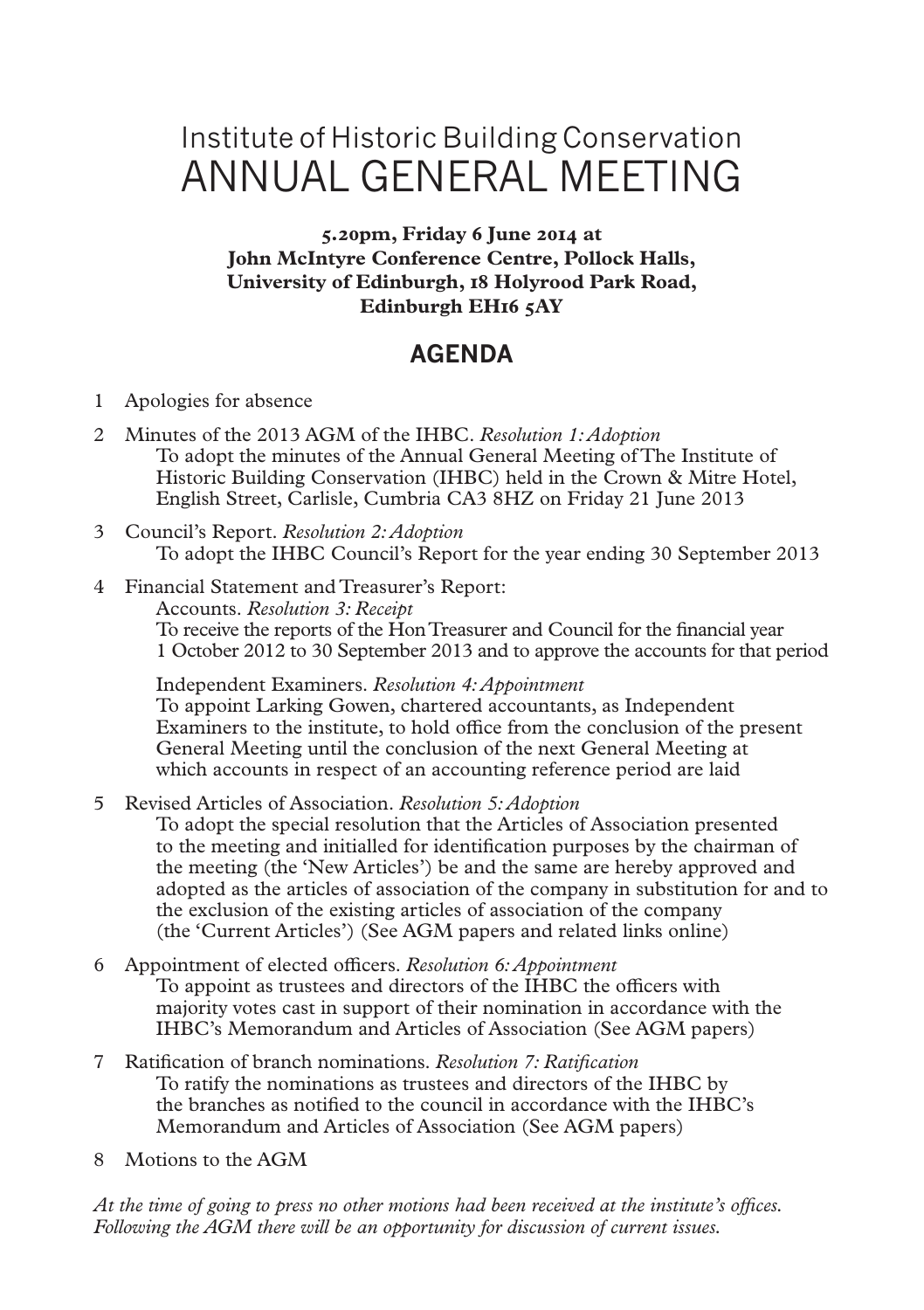## **THE INSTITUTE OF HISTORIC BUILDING CONSERVATION**

#### **www.ihbc.org.uk**

Registered as a charity in England and Wales number 1061593 and in Scotland number SC041945 Company Limited by Guarantee Registered in England number 3333780 Registered Office: 3 Stafford Road, Tunbridge Wells, Kent TN2 4QZ

#### **PRESIDENT**

Trefor Thorpe Email president@ihbc.org.uk

#### **CHAIRMAN**

Mike Brown Email chair@ihbc.org.uk

#### **COMPANY SECRETARY**

Richard Morrice Email secretary@ihbc.org.uk

#### **DIRECTOR**

Seán O'Reilly Email director@ihbc.org.uk

#### **BUSINESS OFFICE**

Jubilee House, High Street, Tisbury, Wiltshire SP3 6HA Tel 01747 873133 Fax 01747 871718 Email admin@ihbc.org.uk

These documents were prepared by the IHBC's National Office.

## **CONTENTS**

| Council's report for the year ending<br>30 September 2013             | 2   |
|-----------------------------------------------------------------------|-----|
| Summarised accounts for the year ended<br>30 September 2013           | Q   |
| Appointment of officers and ratification<br>of branch representatives | 11. |
| Motions to the AGM                                                    | 12  |
| Minutes of the Annual General Meeting of                              |     |

The Institute of Historic Building Conservation held in the Crown & Mitre Hotel, English Street, Carlisle, Cumbria CA3 8HZ on Friday 21 June 2013, and the matters arising 13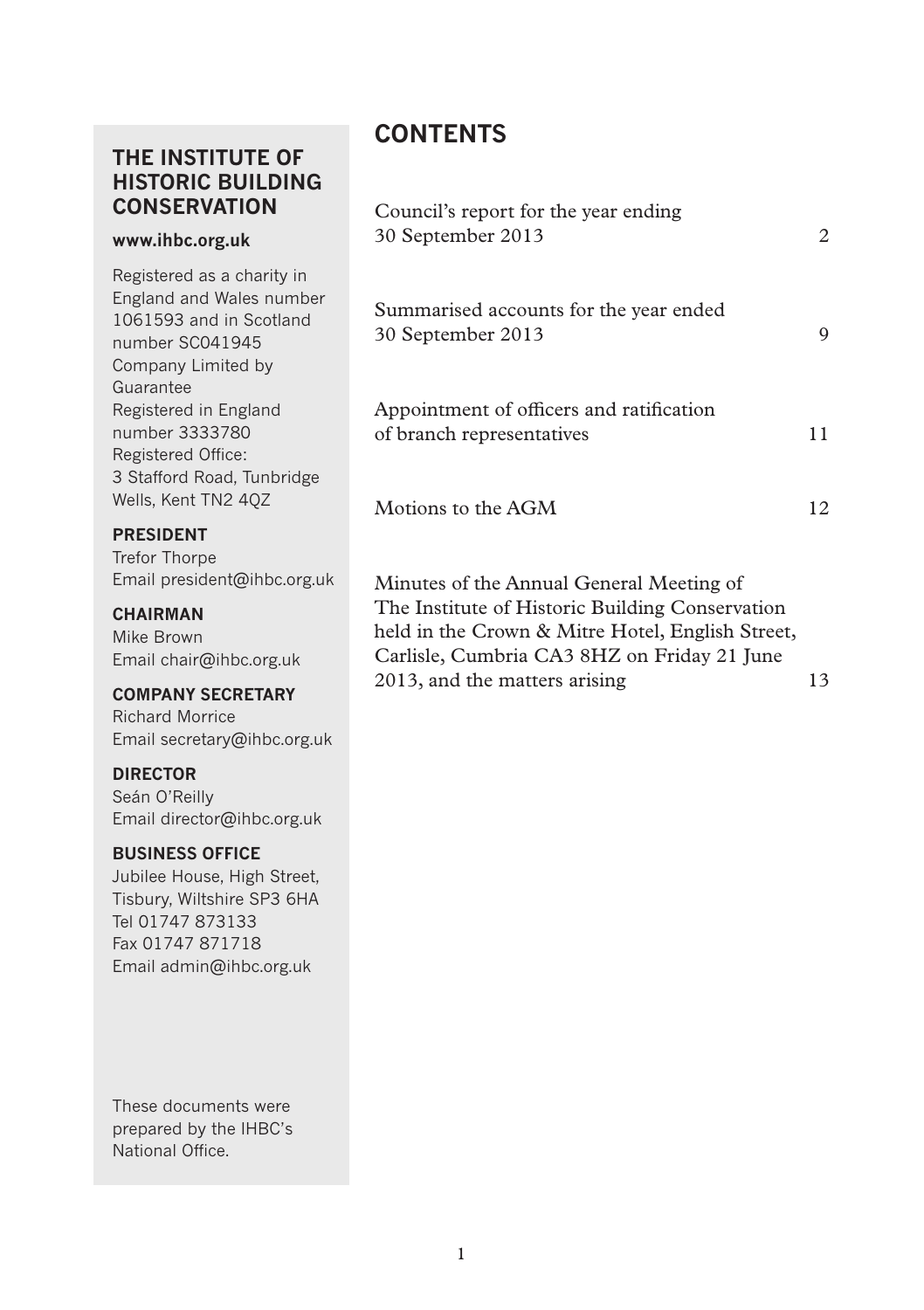# **COUNCIL'S REPORT**

The trustees (who are also directors of the charity for the purposes of the Companies Act) present their annual report together with the financial statements of The Institute of Historic Building Conservation (the company) for the year ended 30 September 2013.

The trustees confirm that the annual report and financial statements of the company comply with the current statutory requirements, the requirements of the company's governing document and the provisions of the Statement of Recommended Practice (SORP) 'Accounting and Reporting by Charities' issued in March 2005.

## **STRUCTURE, GOVERNANCE AND MANAGEMENT**

The institute is governed by an elected council of trustees with up to 22 voting members consisting of up to nine elected officers (chair, vice-chair, secretary, treasurer and five officers serving as committee chairs) and up to 13 trustees appointed by regional and national branches.

Council is also advised by non-voting officers co-opted by council, including the president, and by five committees, each chaired by its corresponding elected officer: Finance & Resources, Membership & Ethics, Education Training & Standards, Policy, and Communications & Outreach. These committees help oversee a range of advisory subcommittees, representatives and panels.

Council and committees are supported by a small national office executive team responsible for organisational management, including the director, projects officer, administrator, membership services officer alongside other operational support.

The trustees confirm that, in exercising their powers and duties, they have complied with their duty to have due regard to the guidance on public benefit published by the Charity Commission.

## **OBJECTIVES AND ACTIVITIES**

The IHBC is a company and a charity registered in England and Scotland, and exists to promote, for the benefit of the public, the conservation of and education and training in the conservation and preservation of buildings, structures, areas, gardens and landscapes which are of architectural or historical value in the UK insofar as it lies within the duties and responsibilities of any person whose principal professional skills are to provide specialist advice in such conservation and preservation.

## **The IHBC's key activities are:**

• setting standards for conservation practice and improving education and training in conservation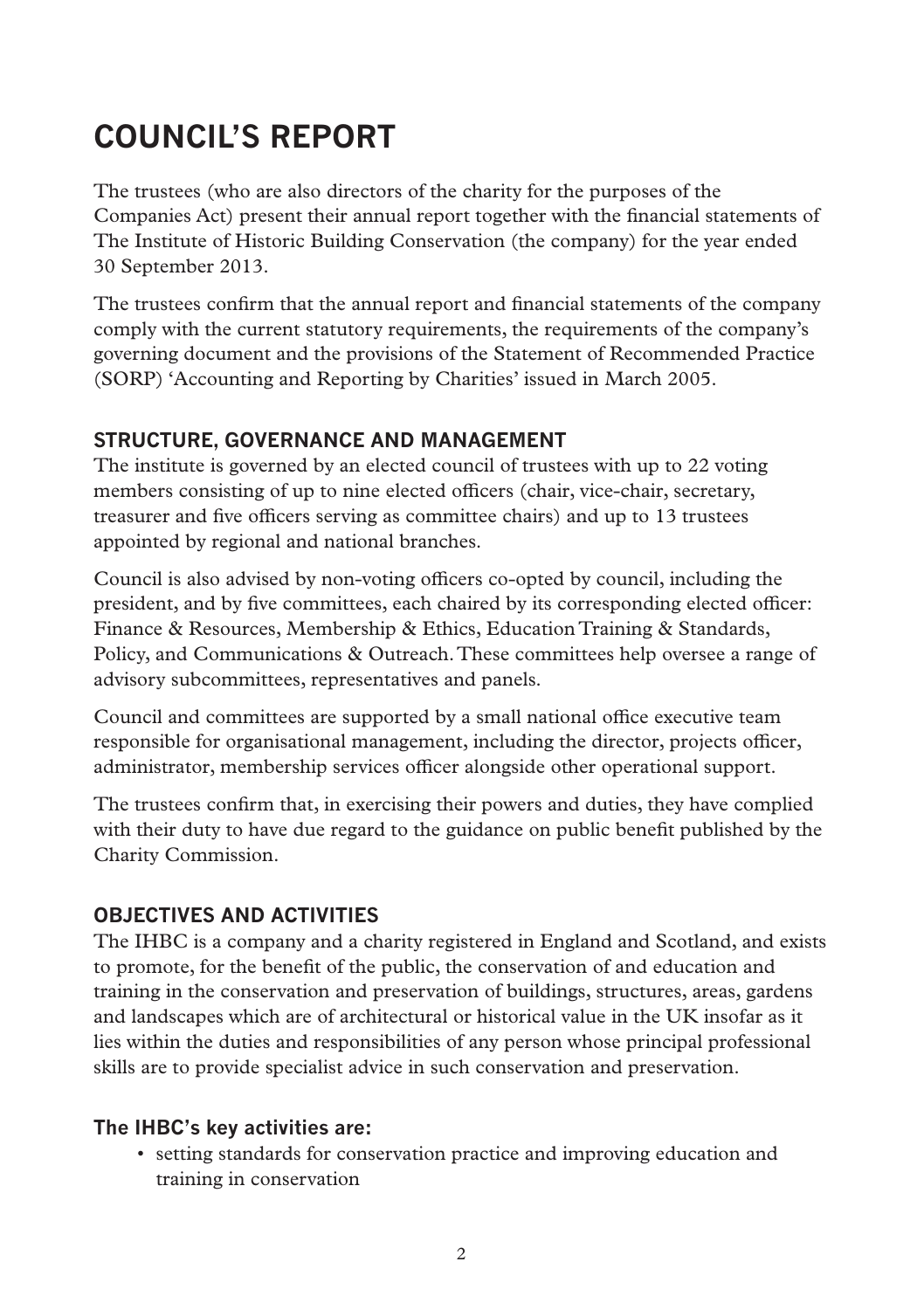- raising the profile of conservation and promoting its role in economic and social regeneration
- supporting excellence in all aspects of conservation, whether in the identification, analysis, repair and reuse of historic buildings or in new design in historic settings
- stimulating debate on how the role of conservation should develop
- organising training events and further developing the branch network to encourage the continued exchange of information between practitioners locally as well as nationally.

## **ACHIEVEMENTS AND PERFORMANCE**

The IHBC maintained its high level of activity and influence across the wide range of interests that shape conservation. In 2012–13 we also maintained a typically practical response to issues such as the economic downturn, promoting services and support specifically tuned to our more straitened times.

Over the period we have continued to support the terms of the National Occupational Standards that we helped develop in earlier years, including promoting the high-level vocational qualifications that they underpin, as well as implementing the arrangements for offering subsidies to members in need, developed in the last financial years. The enhanced surplus from our trading arm, IHBC Enterprises, in this financial year has played a huge role in shaping our wider charitable support. This demonstrates the direct benefit our business-like approach to conservation principles and standards brings to our most needy members.

We have also continued to refine our membership application procedures to help guide applicants more efficiently through the assessment process, and laid the groundwork for the introduction in 2014 of more structured support for progress to full membership of the IHBC. This was part of the outcome of a motion to that effect carried unanimously at our 2013 AGM.

Nowhere were the benefits of efficient administrative support more evident than in the management of the Annual School, in which the booking and delegate management processes are now almost seamless. That hides a huge commitment of technology, specialist knowledge and volunteer time, ensuring that both organisers and delegates get the best value for their investment.

The 2013 Annual School was hosted by our North branch in Carlisle, led by local member Richard Majewicz. As in other years, we also reaped the rewards of warmly welcoming non-members – who constituted 16 per cent of the delegates – as well as members. With 'Skills' as the theme, and distinguished speakers – many themselves IHBC members – exploring the different threads and challenges of what is an increasingly critical concept for the sector, the branch and national office together once again delivered both an educational and an entertaining experience for all, as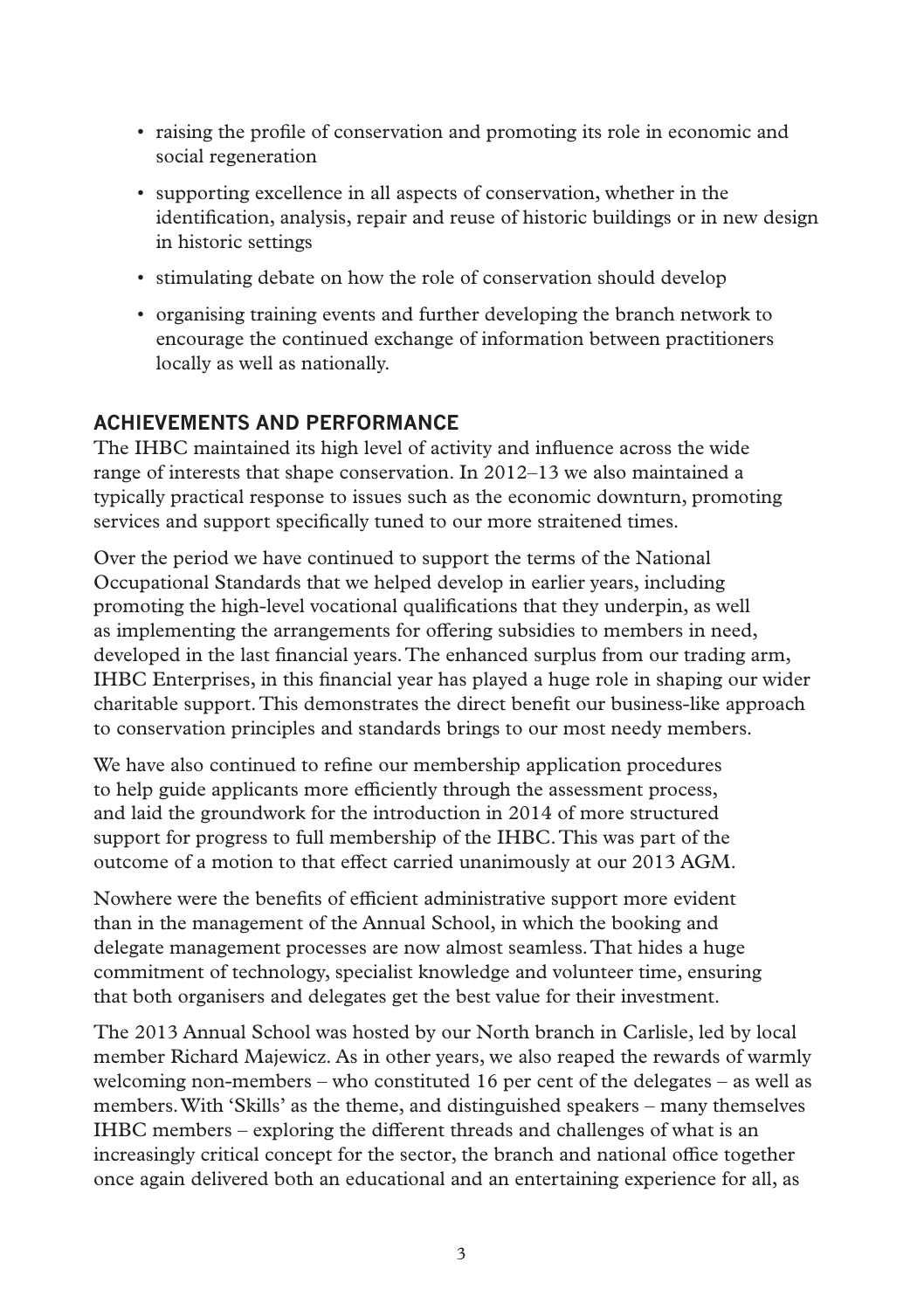the feedback forms attest. Our success in delivering relevant and current themed CPD to a specialist, multidisciplinary audience was confirmed again there as 88 per cent of delegates considered the School met their training requirements completely or sufficiently, and 97 per cent considered it invaluable, very useful or useful.

Our other major annual national event, the 'peripatetic council', took place in Bristol on 27–28 September, hosted by the South West branch. This year, in addition to the usual educational programme – the branch hosted a fascinating programme on characterisation – we focussed our evening programme on forward planning among trustees and, following that, meeting with branch committee members.

We have also advanced a number of more specific capacity-building investment programmes that build on the more substantial resources that our more sustainable business operations offer. This culminated at the end of the year with agreement to consolidate resources under development: research notes, as an information resource; guidance notes, consolidating practitioner information, and additional support for our news information service, a support author to add capacity to our NewsBlogs service and advocacy. While the outcomes form these developments are being felt across the organisation more in the period following the end of this report, critical foundations have been laid within this financial year.

Other developments this year represent a consolidation inside the organisation. In the face of the wider economic downturn, our membership has maintained its plateau, currently at about 2,200. That plateau continues to reflect both a generational change, with the retirement of older members, as well as the continuing cutbacks in local authority capacity, especially severe in England. These disturbing facts are not being ignored, as readers of our NewsBlog updates well know.

Online networks such as Linkedin, Facebook and Twitter have provided a valuable additional opportunity to raise awareness and understanding of our ambitions across an unprecedented diversity of sectors. By the end of the financial year our online network membership approached 7,000. Our website also reached a new record in usage at the end of the year, with more than 300,000 page visits in September, and increase of 50 per cent on the previous year. Clearly the institute's educational resources are increasingly embedded in the widest practice of place management, as well as enhancing their status as a core tool for our members' work.

Our digitally-based operations also extended into the continuing development of essential learning and educational tools. Our accessible interface to the 30,000 or so web pages, the IHBC's WebStarter, has been re-cast to serve as a responsive mobile interface, linked from our home page. This is now even more effectively geared to support the use of our resources by non-specialists seeking our help in learning about conservation, or just wanting to find out more about a particular conservation issue. Complementing that, we have also established a pilot partnership with Aberdeen City Council that is being developed to support teams seeking to raise their conservation skills sets, collectively and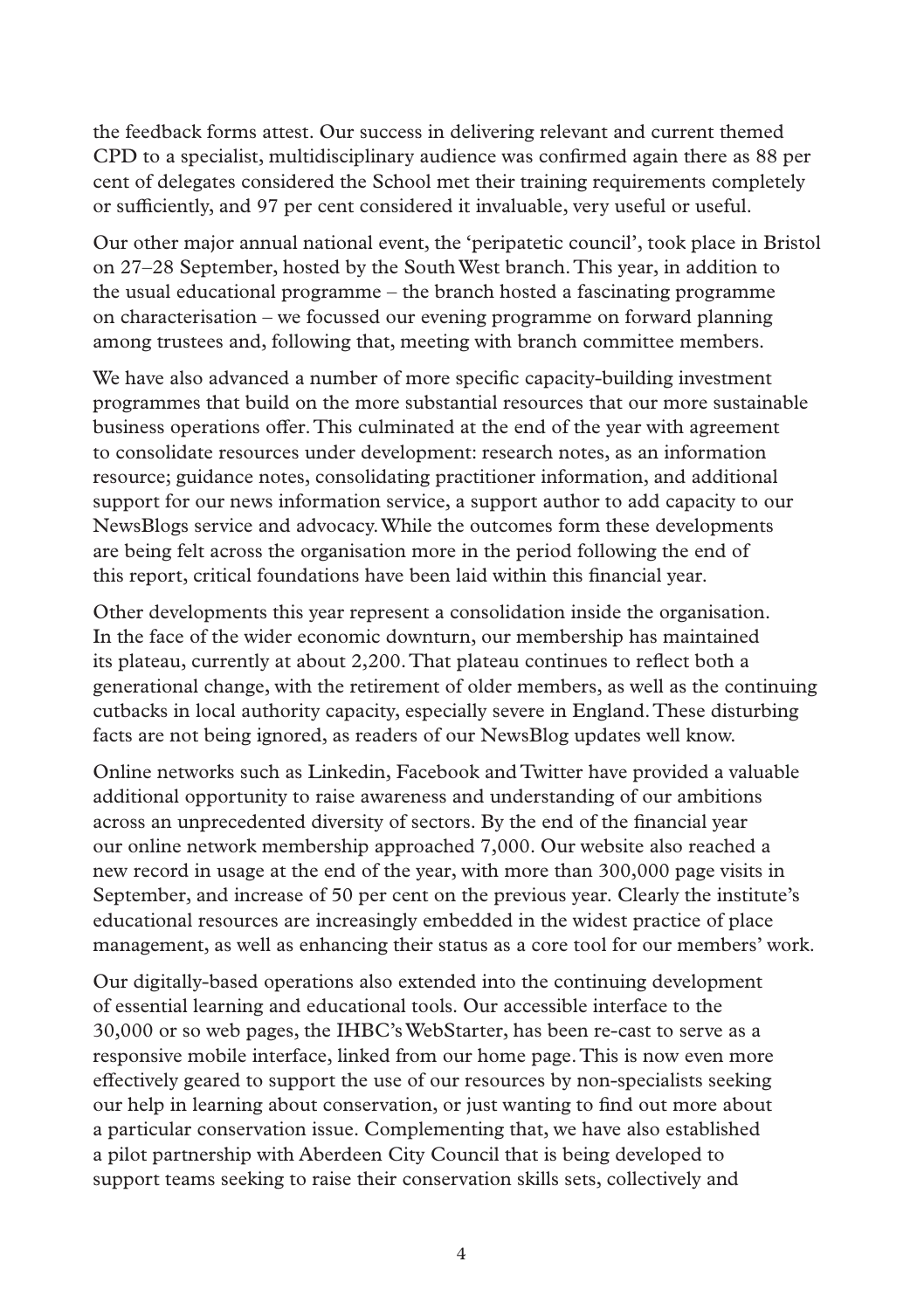individually. This, our TeamStarter, uses our web-based tools and guidance to inform skills development, although it is still at a pilot stage in early 2014.

These are still just some of the key achievements in the organisation over the financial year. As ever, council offers its special and sincere gratitude to the many volunteers that have contributed to our vast work programme over the year. Whether through serving under our national committees or within the branch operations, our volunteers ensure that the IHBC continues to serve as an effective voice of the sector and as a professional benefit to its members.

The institute's ongoing activities and operations are substantial and cannot be fully summarised in a report such as this. They are reported more widely and in greater depth across our other information services, including our journal, *Context*, the *Yearbook*, and our Membership e-bulletin, as well as the highly regarded IHBC news service, our NewsBlog, and the branch web pages.

To complete this report of our achievements, we can note particularly significant activities in line with our current corporate plan as follows:

#### **HELPING PEOPLE**

- Maintained and enhanced our publicly accessible web-based suite of information and advisory services, now with some 30,000 pages, covering news, guidance, events, branches, publications, jobs and our conservation service providers listing, HESPR
- Underpinned branch operations, capacity and support through:
	- funding and investment guided by annual business plans
	- our 2012 Branch Connection Day exploring communications
	- branch-focused meetings to develop membership assessment
	- branch web pages, and, of course,
	- council meetings
- Delivered continuing improvement in access to and quality of services, including the successful implementation of the Annual School bursary programme, under the guidance of Bob Kindred MBE
- Maintained links with national and third sector interests and partnerships, including through the Annual School and with strategic bodies such as Heritage Alliance, Built Environment Forum Scotland and the Joint Committee of National Amenity Societies, and in England the Historic Environment Forum and National Heritage Protection Plan; the ongoing Policy Review and related Historic Environment Strategy initiatives in Historic Scotland and, perhaps most important for our members on the ground, the legislative review in Wales in which our Wales branch and national office continue to play important roles
- Maintained and enhanced connections to construction and non-core heritage interests notably by: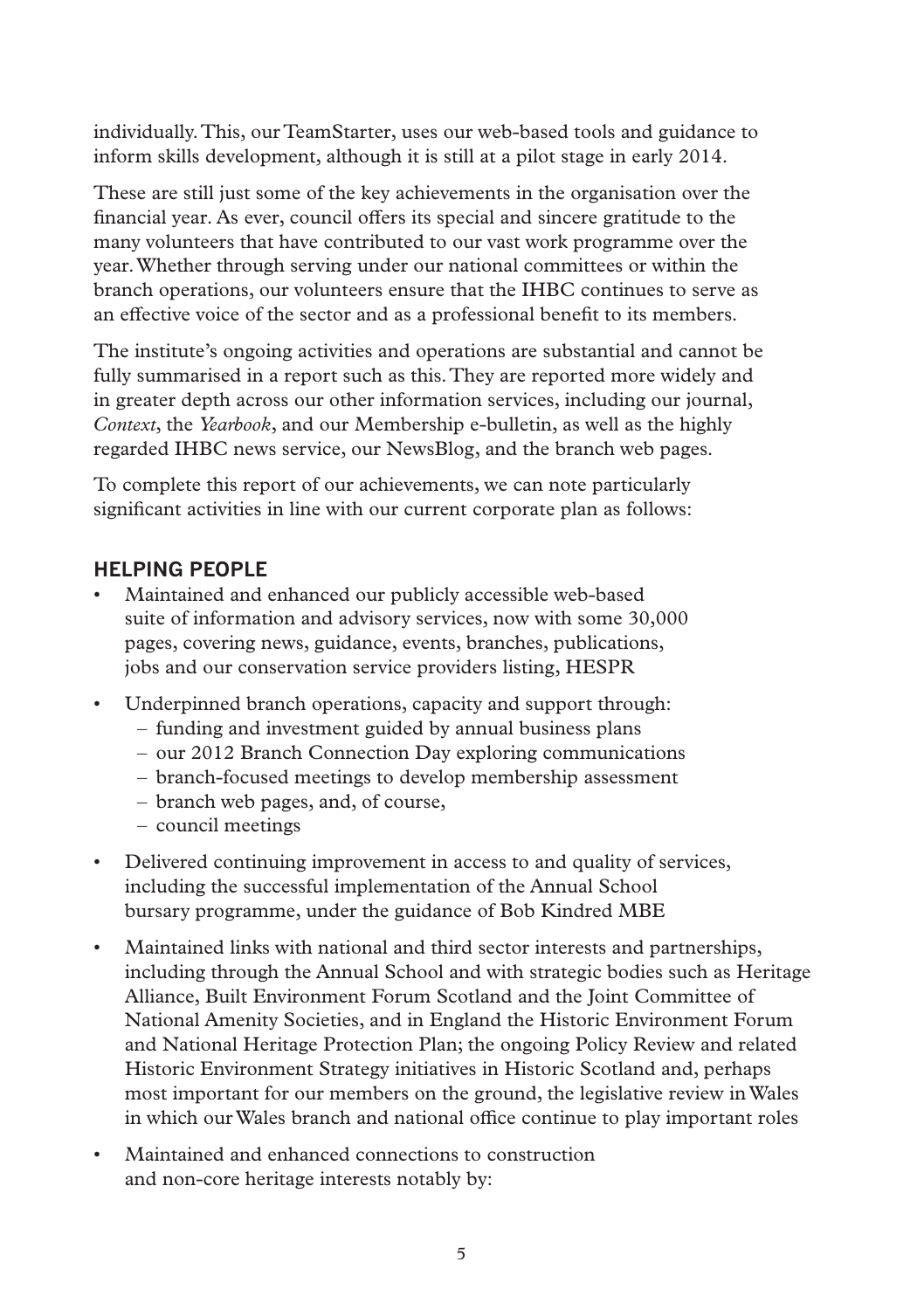- enhancing links with the mainstream construction sector, including the relevant sector skills council CITB-ConstructionSkills; the Conference on Training in Architectural Conservation, and the National Heritage Training group, and also through the 2013 *Yearbook*, which we themed around 'Skills' and carried articles from a variety of specialists, both from inside and outside the IHBC
- maintaining representation on other critical lead bodies, including the National Planning Forum with IHBC past-chair Dave Chetwyn serving as vice-chair
- Widened public access to our services, including successfully enriching our digital social networks such as the IHBC's Linkedin group, which now carries IHBCspecific news from the NewsBlog as well as jobs, the NewsBlog archive itself and online editions of *Context*.

## **HELPING CONSERVATION**

- Maintained our high standards of professional publications, including our journal, *Context*, and themed *Yearbook*, while also ensuring the specialist access compatible with our charitable and corporate obligations, by posting the journal online
- Continued to explore formal standards in conservation through advocacy, partnership and consultation, including contributing to the British Standard for Conservation, BS 7913, supported by our consultant James Caird, who delivered some 27 major consultation responses on our behalf, with numerous others benefiting from our contributions and support
- Maintained our substantial education and training programmes provided across our branch network – including in London, Liverpool and Bristol – as detailed on our national and branch web calendars
- Offered branch events on membership application guidance
- Continued our Gus Astley Student Award programme, including developing further the dedicated website, which now includes a full list of submissions since the awards started, with four winning submissions selected from across 43 submissions by the 2012 judge, Terry Levinthal, Director of Conservation Services and Projects at the National Trust for Scotland
- Maintained our conservation course 'recognition' programme, adding new courses in London, Cardiff and Edinburgh
- Extended our 'State of the Sector' analysis through continuing the survey of England's local authority conservation services while also supplementing that with a dedicated study of skills in local authorities there, and completing a groundbreaking 'scoping report' into Scotland's services, supported by Historic Scotland, while also continuing promotion of comparable assessments in Northern Ireland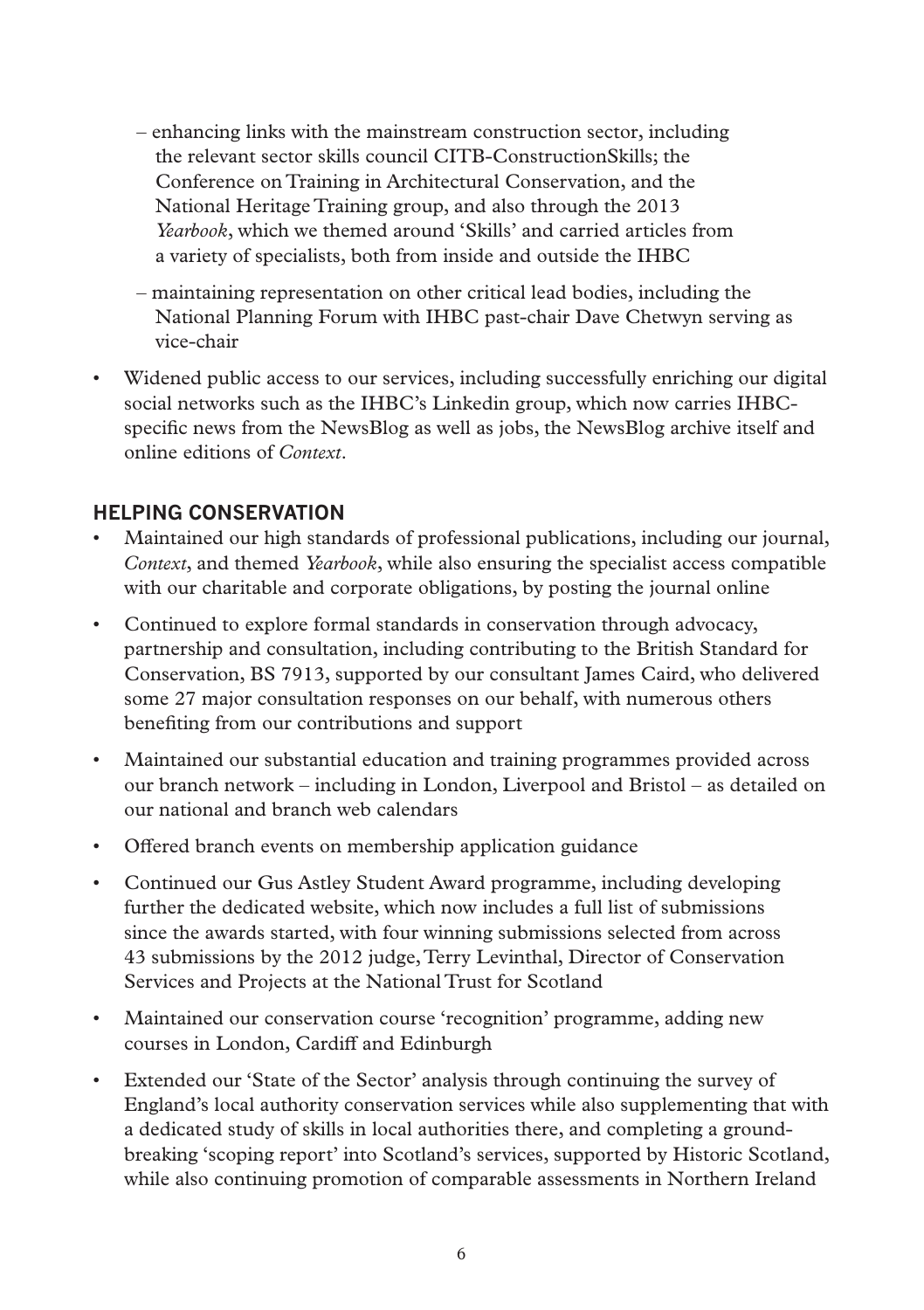• Enhanced the role and operation of inter-disciplinary skills in conservation, in particular by extending understanding and application of the infrastructure underpinning the IHBC's Areas of Competence through links to the National Occupational Standards and laying foundations for the first IHBC Conservation Course Connection Day in November 2013, offered to courses hosted by a wide range of specialist educational bodies.

## **HELPING CONSERVATION PROFESSIONALS**

- Enhanced support for specialists seeking full IHBC membership, including preregistration assessment
- Supported the recognition and operation of professional standards across our membership by:
	- continuing our successful promotion and testing of CPD, including approving the disciplinary committee for 2013-14
	- developing disciplinary procedures
- Enhanced membership services and benefits including:
	- extending online and digital access to benefits and member support
	- promoting and extending membership on the IHBC's list of specialist conservation practices, 'HESPR', including on-line and at key events
- Delivered actions in our Corporate Plan 2010–15 as agreed across our membership, with 80 per cent of targets for the third year achieved.

## **FINANCIAL REVIEW**

The gross resources arising in the year amounted to  $\mathcal{L}368,769$  (2012:  $\mathcal{L}334,021$ ). Overall, the charity's incoming resources exceeded its expenditure by  $f<sub>1</sub>42,210$ (2012:  $f<sub>i</sub>28,766$ ). This reflects a strong performance given the wider downturn, with increased income across the board, not least from our charitable activities. At the period end the charity had free reserves of  $\frac{241,220}{2012}$ :  $\frac{198,390}{2012}$ . Free reserves constitute unrestricted funds not represented by fixed assets. The charity's reserves are sufficient to maintain levels well within our reserves policy of six months of incoming resources.

## **PLANS FOR THE FUTURE**

The future plans of the IHBC are encapsulated in our Corporate Plan 2010-15, approved at the IHBC's 2010 Annual General Meeting. These include:

- extending support for our membership and across the sector, despite the wider economic constraints
- raising the profile of the institute
- continuing our review of governance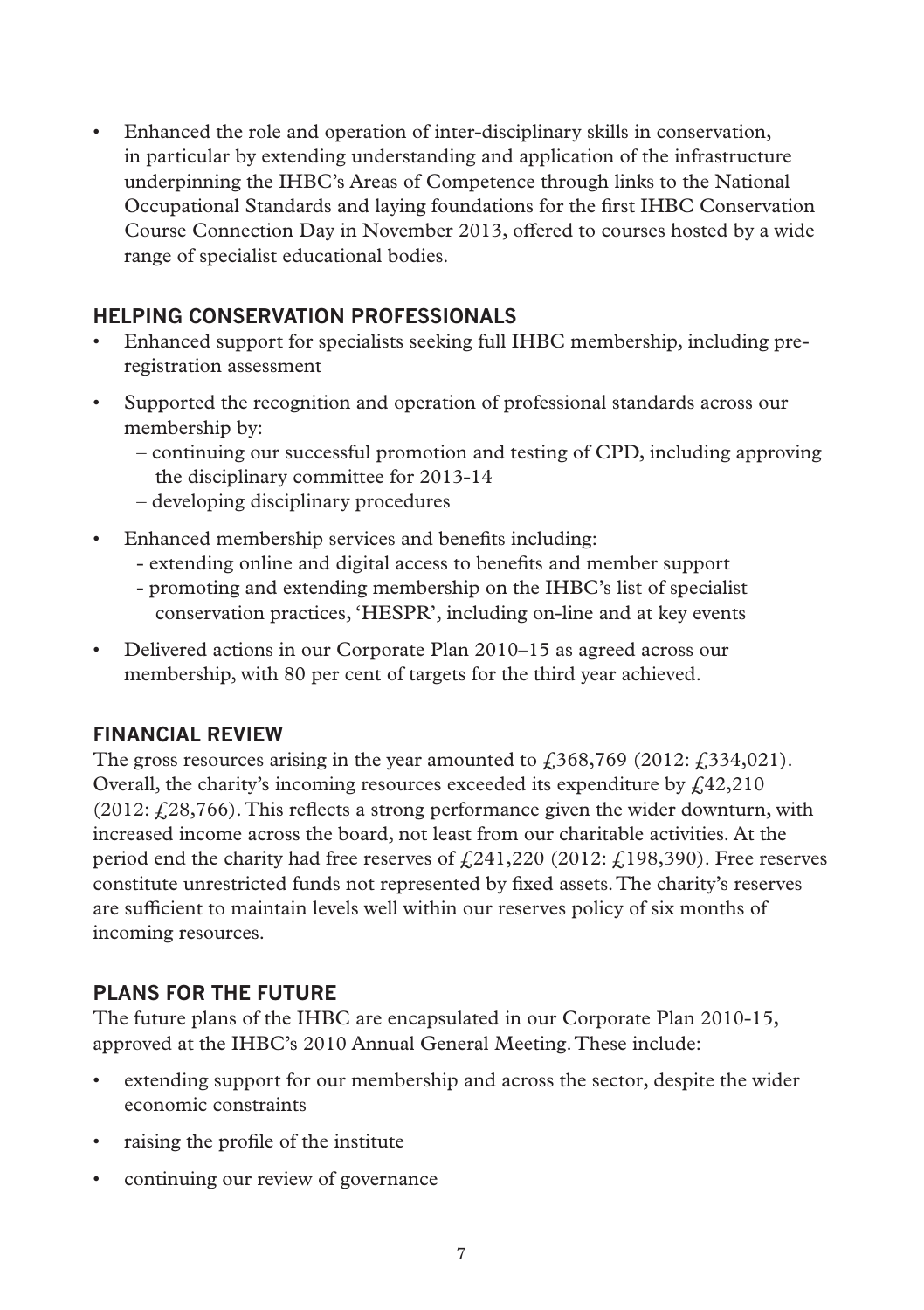- developing the infrastructure and profile of our charitable operations
- progressing the review and renewal of our corporate plan for 2015.

This report is based on that approved by the trustees on 27 February 2014 and signed on their behalf, by Mike Brown, IHBC chair and trustee, and Richard Morrice, treasurer, trustee and company secretary.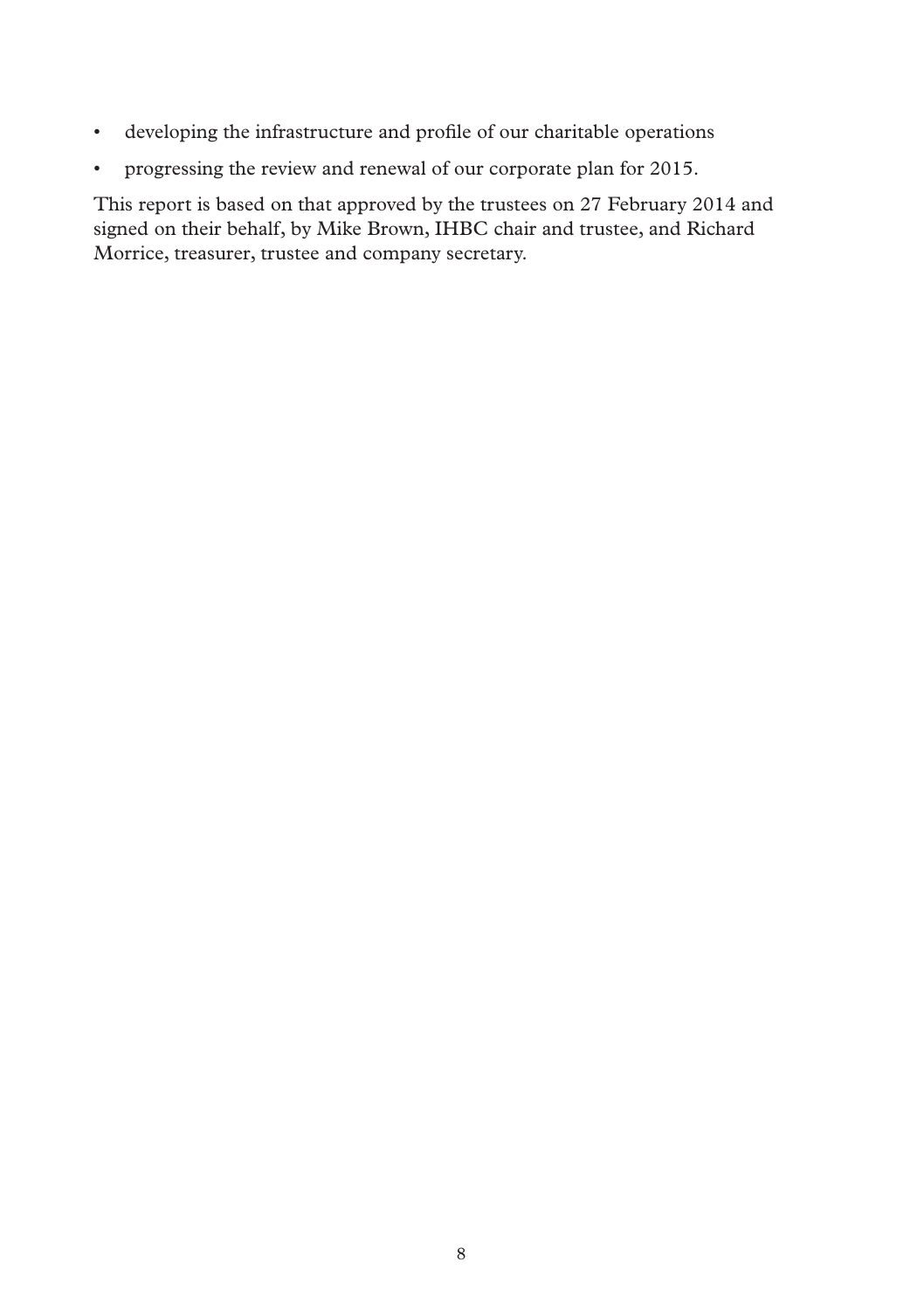## **SUMMARISED ACCOUNTS FOR THE YEAR ENDED 30 SEPTEMBER 2013**

#### **STATEMENT OF FINANCIAL ACTIVITIES (incorporating income and expenditure account) FOR THE YEAR ENDED 30 SEPTEMBER 2013**

|                                               | Unrestricted<br>Funds<br>2013 | Total<br>Funds<br>2012 |
|-----------------------------------------------|-------------------------------|------------------------|
|                                               | £,                            | £.                     |
| <b>Incoming resources</b>                     |                               |                        |
| Incoming resources from generated funds:      |                               |                        |
| Activities for generating funds               | 10,497                        | 10,561                 |
| Investment income                             | 53,868                        | 60,130                 |
| Incoming resources from charitable activities | 304,404                       | 263,330                |
| <b>Total incoming resources</b>               | 368,769                       | 334,021                |
| <b>Resources expended</b>                     |                               |                        |
| Costs of generating funds                     |                               |                        |
| Generating voluntary income                   | 2,037                         | 2,330                  |
| Charitable expenditure                        |                               |                        |
| Charitable activities                         | 114,197                       | 101,408                |
| Governance costs                              | 210,325                       | 201,517                |
| <b>Total resources expended</b>               | 326,559                       | 305,255                |
| Net income for the year                       | 42,210                        | 28,766                 |
| Total funds at 1 October 2012                 | 209,630                       | 180,864                |
| Total funds at 30 September 2013              | 251,840                       | 209,630                |

*All activities derive from continuing operations.*

*For the year ended 30 September 2013 all incoming and outgoing resources were unrestricted funds.*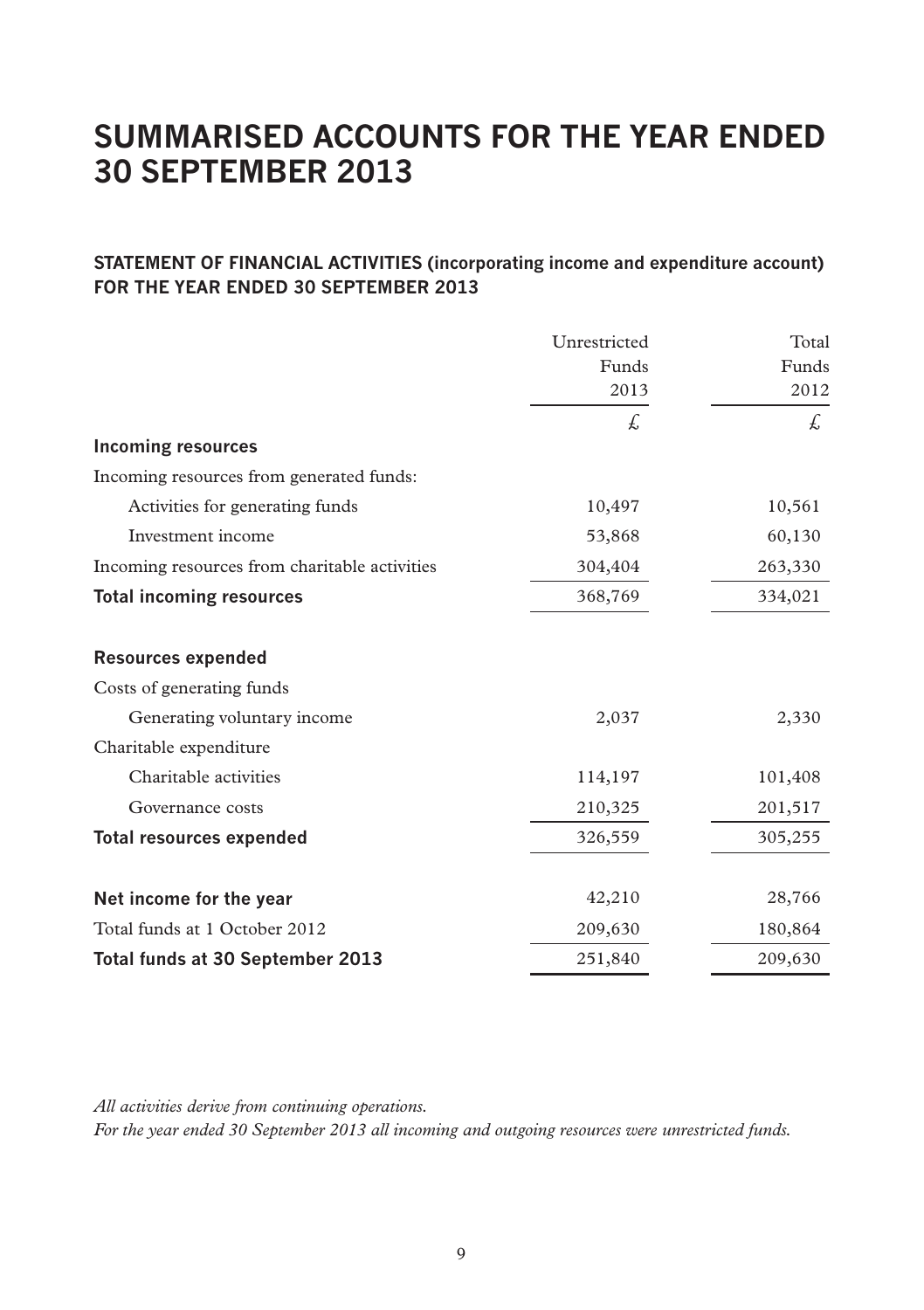#### **BALANCE SHEET AS AT 30 SEPTEMBER 2013**

|                                   |           | 2013    |           | 2012    |
|-----------------------------------|-----------|---------|-----------|---------|
|                                   |           | £,      |           | £.      |
| <b>Fixed assets</b>               |           |         |           |         |
| Tangible assets                   |           | 620     |           | 1,240   |
| Investments                       |           | 10,000  |           | 10,000  |
|                                   |           | 10,620  |           | 11,240  |
| <b>Current assets</b>             |           |         |           |         |
| Cash at bank                      | 210,907   |         | 195,462   |         |
| Debtors                           | 57,751    |         | 59,222    |         |
|                                   | 268,658   |         | 254,684   |         |
| <b>Creditors:</b> amounts falling |           |         |           |         |
| due within one year               | (27, 438) |         | (56, 294) |         |
| Net current assets                |           | 241,220 |           | 198,390 |
| <b>Total net assets</b>           |           | 251,840 |           | 209,630 |
| Unrestricted funds                |           | 251,840 |           | 209,630 |

These summarised accounts are an extract from the statutory annual report and accounts for the financial year ended 30 September 2013 which have been subject to an Independent Examiners' report issued by Larking Gowen, chartered accountants.

Larking Gowen has confirmed to the board that the summarised accounts are consistent with the annual report and accounts for the year ended 30 September 2013.

These summarised accounts may not contain sufficient information to gain a complete understanding of the financial affairs of the charity. The full annual accounts, the council's report and the Independent Examiners' report on those accounts may be obtained from Lydia Porter at the IHBC Business Office, email admin@ihbc.org.uk.

The financial statements were approved by the board on 27 February 2014 and signed on its behalf, by Mike Brown, chair and trustee, and Richard Morrice, treasurer and trustee.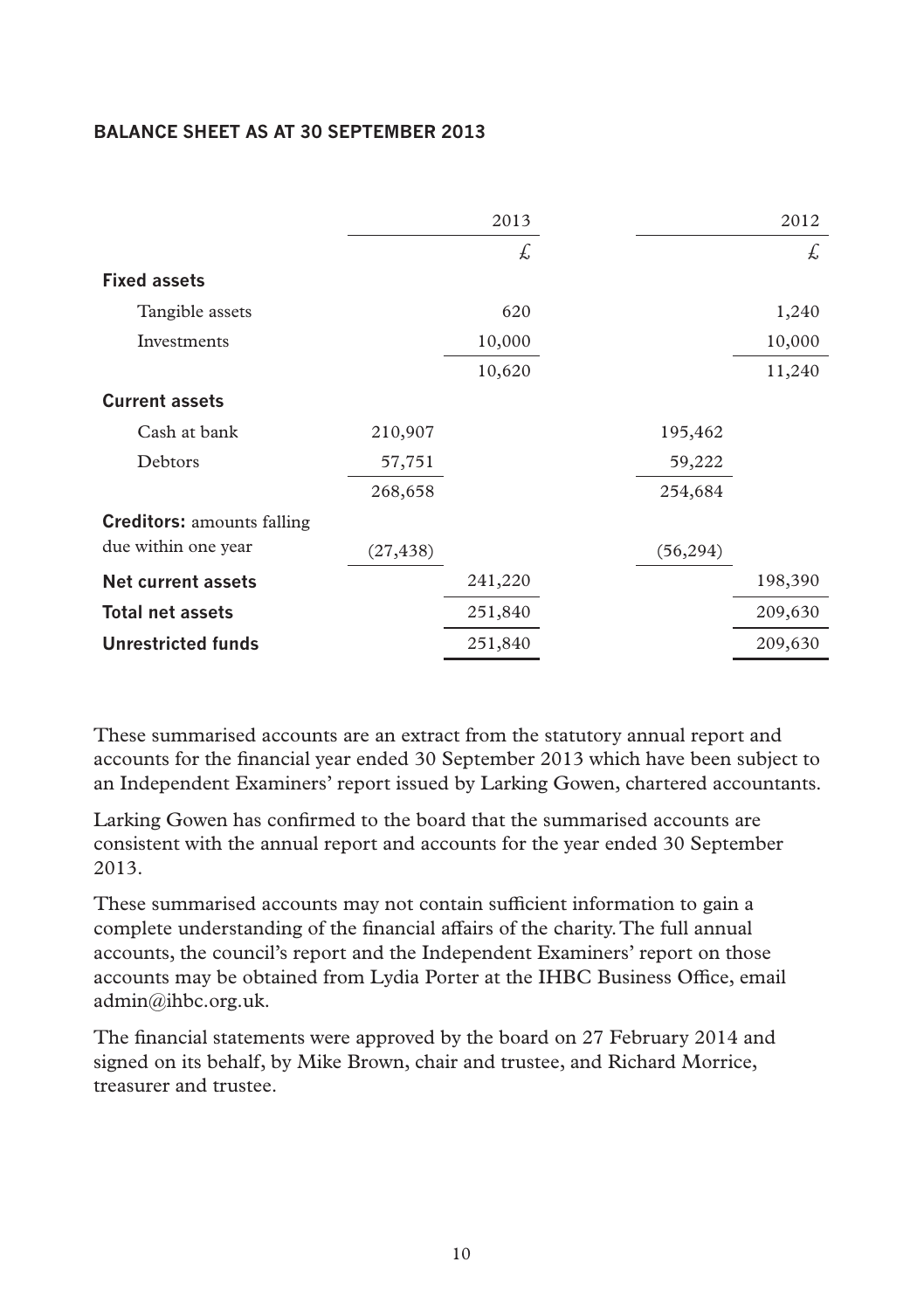## **APPOINTMENT OF OFFICERS AND RATIFICATION OF BRANCH REPRESENTATIVES**

#### **APPOINTMENT OF OFFICERS**

At the time of going to press, the following nominations have been endorsed by the IHBC's council and received at the registered office of The Institute of Historic Building Conservation:

#### **Chair**

Mike Brown standing for re-election

**Vice Chair** Emilia McDonald standing for re-election

**Treasurer** Richard Morrice standing for re-election

**Education Secretary** David McDonald standing for re-election

## **Policy Secretary** David Kincaid standing for re-election

**Membership Secretary** Paul Butler standing for re-election

## **Communications & Outreach Secretary** Charles Strang standing for re-election

**Secretary** Eddie Booth standing for re-election

### **RATIFICATION OF BRANCH REPRESENTATIVES**

At the time of going to press, the following members have been nominated by their branches as representatives on council. The meeting needs to confirm their nomination:

**Scotland** Stuart Eydmann

**Northern Ireland** Nomination pending

**Wales** John Edwards

**North** Geoff Underwood

**North West** Crispin Edwards

**Yorkshire** David Blackburn

**East Midlands** Roy Lewis

**West Midlands** Charles Shapcott

**South West** James Webb

**South** Julia Foster

**South East** Sean Rix

**East Anglia** David Andrews

**London** Sheila Stones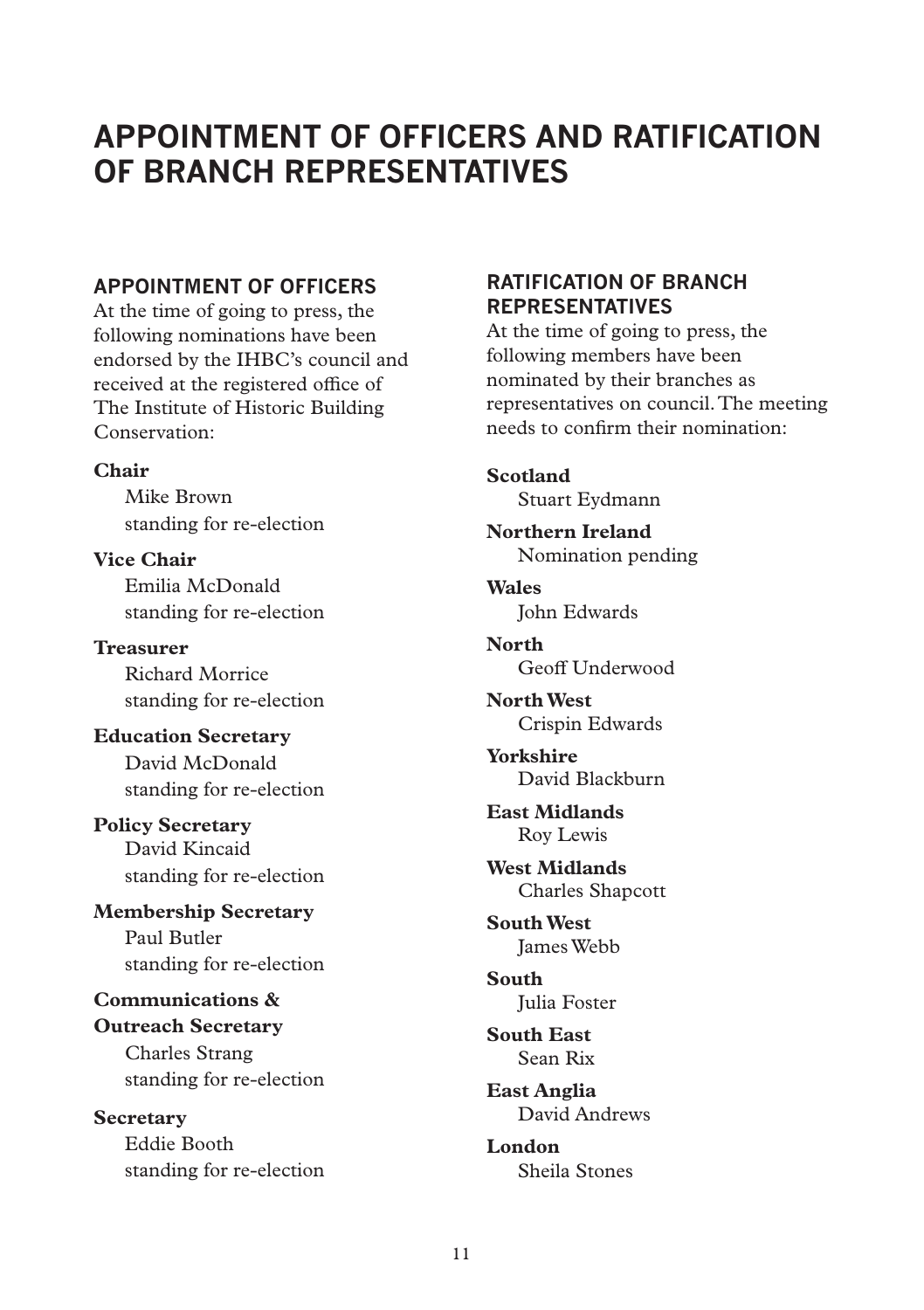# **MOTIONS TO THE AGM**

Motions to the Annual General Meeting shall be made in writing to the secretary in the names of a proposer and seconder, both to be full members, at least 28 full days prior to the AGM.

Full details of the institute's AGM procedures are contained within Section 5 of the Articles of Association of the Institute of Historic Building Conservation (see under About IHBC, Business Papers, on the IHBC website).

At the time of printing no motions have been received at the institute's offices.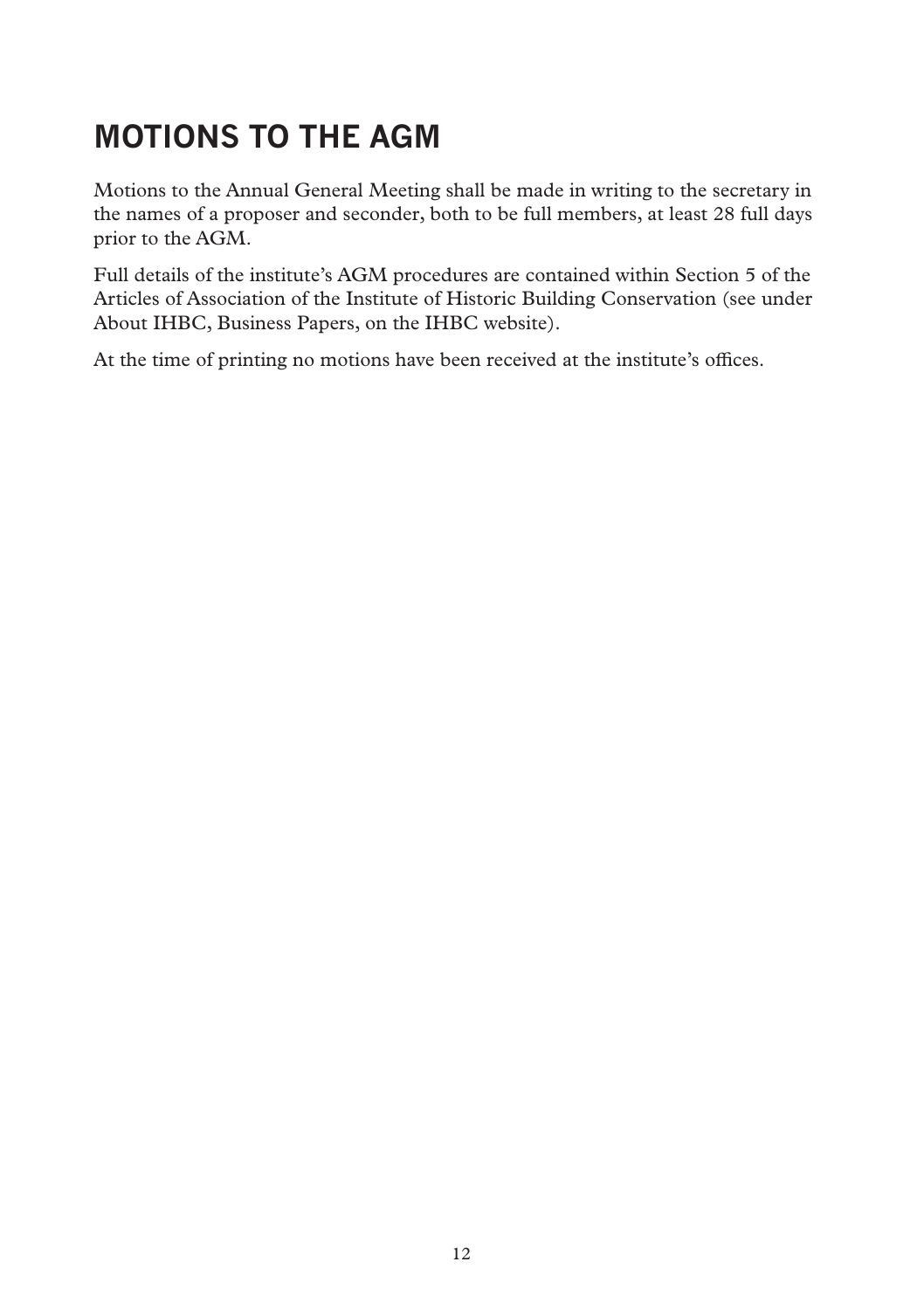## **MINUTES OF THE ANNUAL GENERAL MEETING OF THE INSTITUTE OF HISTORIC BUILDING CONSERVATION 2013**

**Held at The Crown & Mitre Hotel, English Street, Carlisle on Friday 21 June 2013**

**Chair: Trefor Thorpe, IHBC President**

## **Present**

| Chris Bennett          | <b>Torsten Haak</b> | Lydia Porter            |
|------------------------|---------------------|-------------------------|
| Kerry Bennett          | Emilia Hands        | Kati Preston            |
| Chezel Bird            | Paul Hartley        | <b>John Preston</b>     |
| David Blackburn        | Colin Havlock       | Stewart Ramsdale        |
| Nathan Blanchard       | Peter Hoev          | Stephen Rickards        |
| Elizabeth Blood        | Jennie Humphrey     | Jane Roylance           |
| Jayne Boldy            | Jane Jackson        | Carole Ryan             |
| Eddie Booth            | David James         | Sheila Stones           |
| Mike Brown             | Kate Jefferson      | Charles Strang          |
| David Burton-Pye       | Lynda Jubb          | Adam Swan               |
| Paul Butler            | Kate Kendall        | Jonathan Taylor         |
| James Caird            | <b>Bob Kindred</b>  | <b>Trefor Thorpe</b>    |
| Lucie Carayon          | Roy Lewis           | Kevin Toner             |
| Dave Chetwyn           | Gary Linder         | <b>Bridget Turnbull</b> |
| <b>Jonathan Clarke</b> | Eva Long            | Varian Tve              |
| David Clegg            | David Lovie         | Robert Walker           |
| <b>Jason Clemons</b>   | Richard Majewicz    | Lee Wall                |
| Richenda Codling       | Elizabeth Mayle     | Mark Watson             |
| Sara Crofts            | Ian McCaffery       | <b>James Webb</b>       |
| Graham Darlington      | David McDonald      | John Webb               |
| Catherine Dove         | Lisa McIntyre       | Stuart West             |
| Crispin Edwards        | Fiona Newton        | John Wilman             |
| Eisa Esfanjary         | Seán O'Reilly       | Richard Wilson          |
| <b>Io Evans</b>        | Chloe Oswald        | Sarah Woodcock          |
| Julia Foster           | Robert Parkinson    | James Woolgrove         |
| Craig Frew             | Helen Parvin        | <b>John Yates</b>       |
| Phil Godwin            |                     | Chris Young             |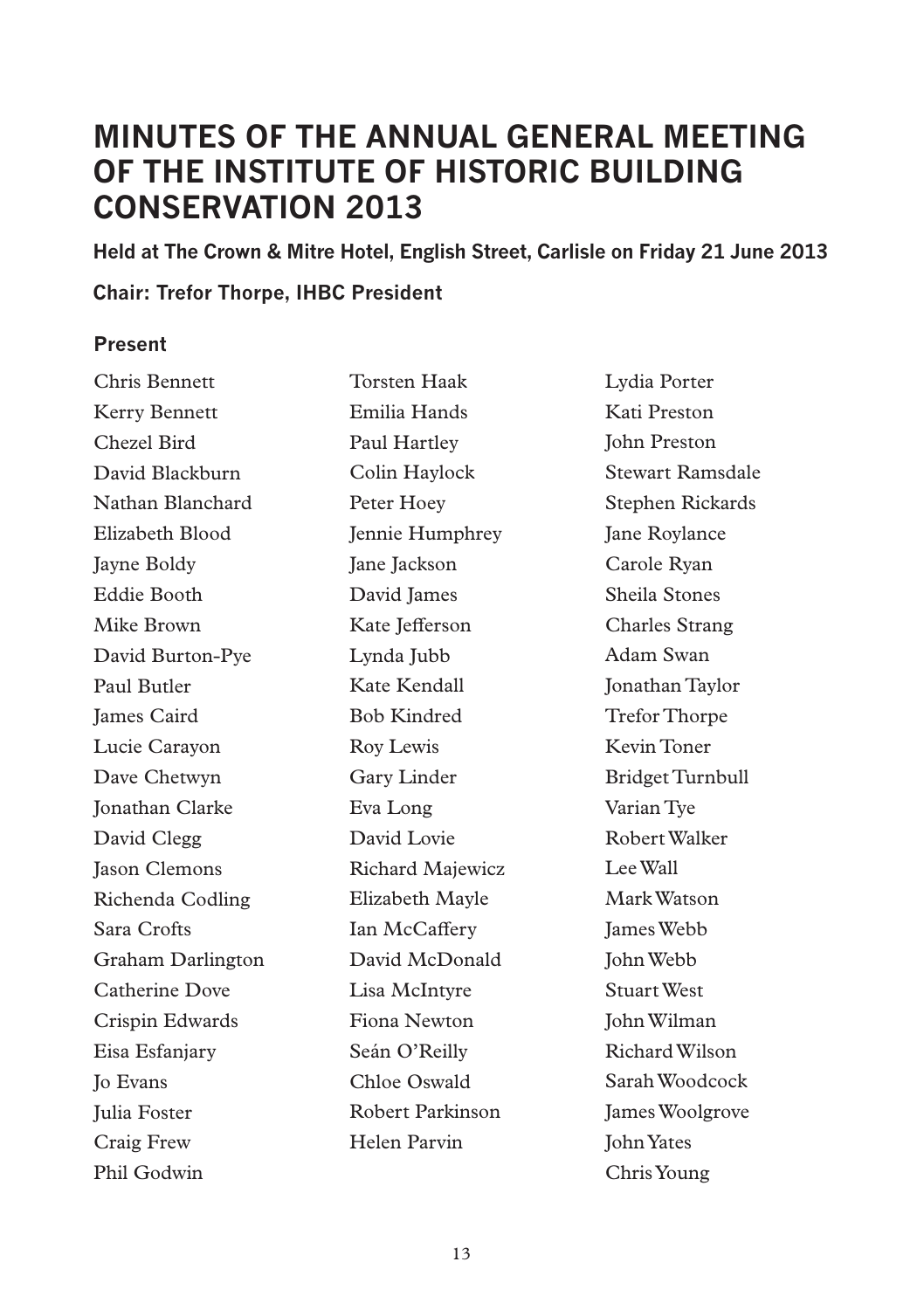#### **1 Apologies for absence**

| Malcolm Airs       | <b>Richard Eckersley</b> | Beverley Mogford |
|--------------------|--------------------------|------------------|
| Michael Atkinson   | Rik Fox                  | Richard Morrice  |
| Peter Badcock      | David Hayes              | Sean Rix         |
| Kate Baxter-Hunter | Michael Hurlow           | Dennis Rodwell   |
| David Birkett      | Colin Johns              | Michael Rowan    |
| David Boyson       | Roger Joyce              | John Townsend    |
| Stephen Bradwell   | Dave Jump                | Geoff Underwood  |
| Ken Burley         | David Kincaid            | Charles Wagner   |
| Paul Butler        | Anne-Marie Lomax         | Jeremy Watson    |
| Douglas Campbell   | Ian Lund                 | Sue Whitehouse   |
| Lindsay Cuddy      | Liz Marten               | Rory Wilson      |
| Ron Douglass       | Deborah Mays             |                  |
|                    |                          |                  |

#### **2 Minutes of the AGM held on Friday 22 June 2012 and matters arising**

The minutes were circulated prior to the meeting with the council's report and the accounts. The minutes were proposed by Mike Brown, seconded by Julia Foster and accepted by the meeting as an accurate record. The president, Trefor Thorpe (TT), then signed the minutes.

#### **3 Council's report**

Jo Evans (JE) thanked those attending the meeting. She noted that much had been achieved in the past year as shown by the report given in the circulated papers.

JE said the year on year improvements achieved by the institute is the result of the many dedicated volunteers who offer their time and energies to the work of the institute. The vital work they do in pursuit of conservation shows the strength in volunteering. She thanked the branch committees, panels, committees, school organisers, trustees and the national office team of Seán O'Reilly, Fiona Newton and Lydia Porter. She thanked all for their hard work.

TT thanked JE and said this was her last act as chair of the institute.

#### **4 Accounts for 2011–2012**

The treasurer, Richard Morrice (RM), was not able to attend so the secretary Eddie Booth (EB) introduced the accounts section of the papers. The full accounts were offered for examination in the papers but no requests were received. There were no questions.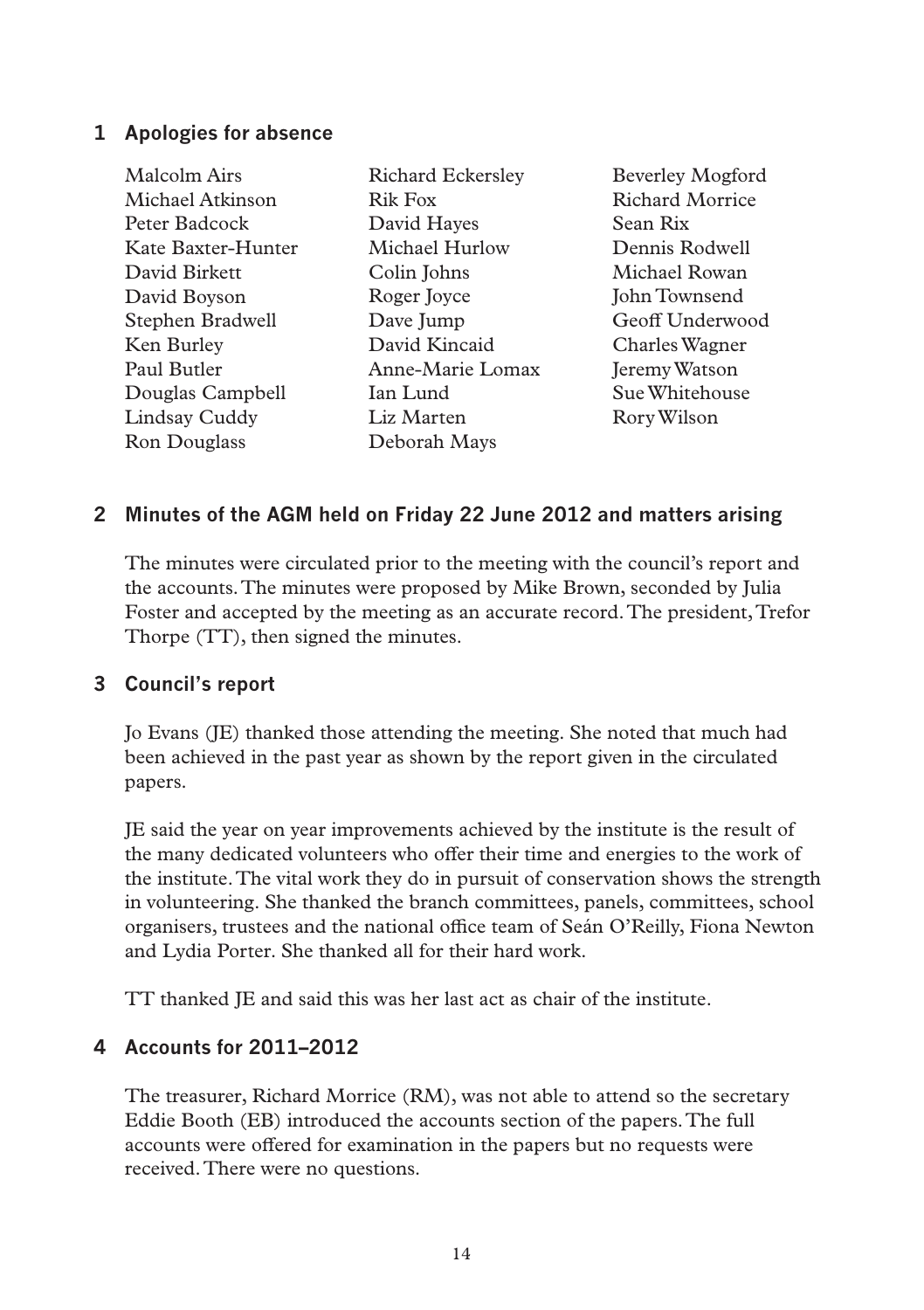Under Resolution 1 the accounts were recommended to the meeting, the approval of which was proposed by Charles Strang, seconded by David Lovie and agreed by the meeting.

Under Resolution 2 the appointment of Larking-Gowen as accountants was recommended, the approval of which was proposed by David McDonald, seconded by Bob Kindred and agreed by the meeting.

## **5 Election of officers**

The president noted that there has been a copy error in the papers, as at the time of going to press council had not endorsed the nominations for officers.

The president drew the meeting's attention to the list of officers for election as printed in the AGM papers. There were several changes as Jo Evans (JE) and Sheila Stones (SS) were stepping down with Mike Brown coming forward for the office of chair and Emilia Hands as vice chair. They were introduced to the meeting. A nomination had been received for the office of policy secretary from David Kincaid. As he was not able to attend the meeting the secretary confirmed that David had been a member of council from 2004 to 2010, had helped organise the annual school in Guildford and an ACO conference and had been chair of the South East branch. He has worked in local government in Yorkshire and most recently in Canterbury.

The posts of chair, vice chair, treasurer, education secretary, policy secretary, membership secretary, communications and outreach secretary and secretary to the IHBC were voted for *en bloc*, and were proposed by David Lovie, seconded by David Blackburn and agreed by the meeting.

The nominations of branch representatives who are also trustees were also listed in the AGM papers. This meeting confirms the nominations by each branch AGM. EB said there had been no nomination for Northern Ireland and that the only change was that for the East Anglia branch Phil Godwin was stepping down and David Andrews had been nominated. The nominations were dealt with en bloc, and were proposed by David McDonald, seconded by Liz Mayle and agreed by the meeting.

#### **6 Motions to the AGM**

6.1 The only motion received was that shown in the papers and no motions can be taken at the meeting. As the proposer, JE explained the background is to help and support affiliates and new applicants through the application process in gaining full membership. It was asked what the methodology for achieving this would be.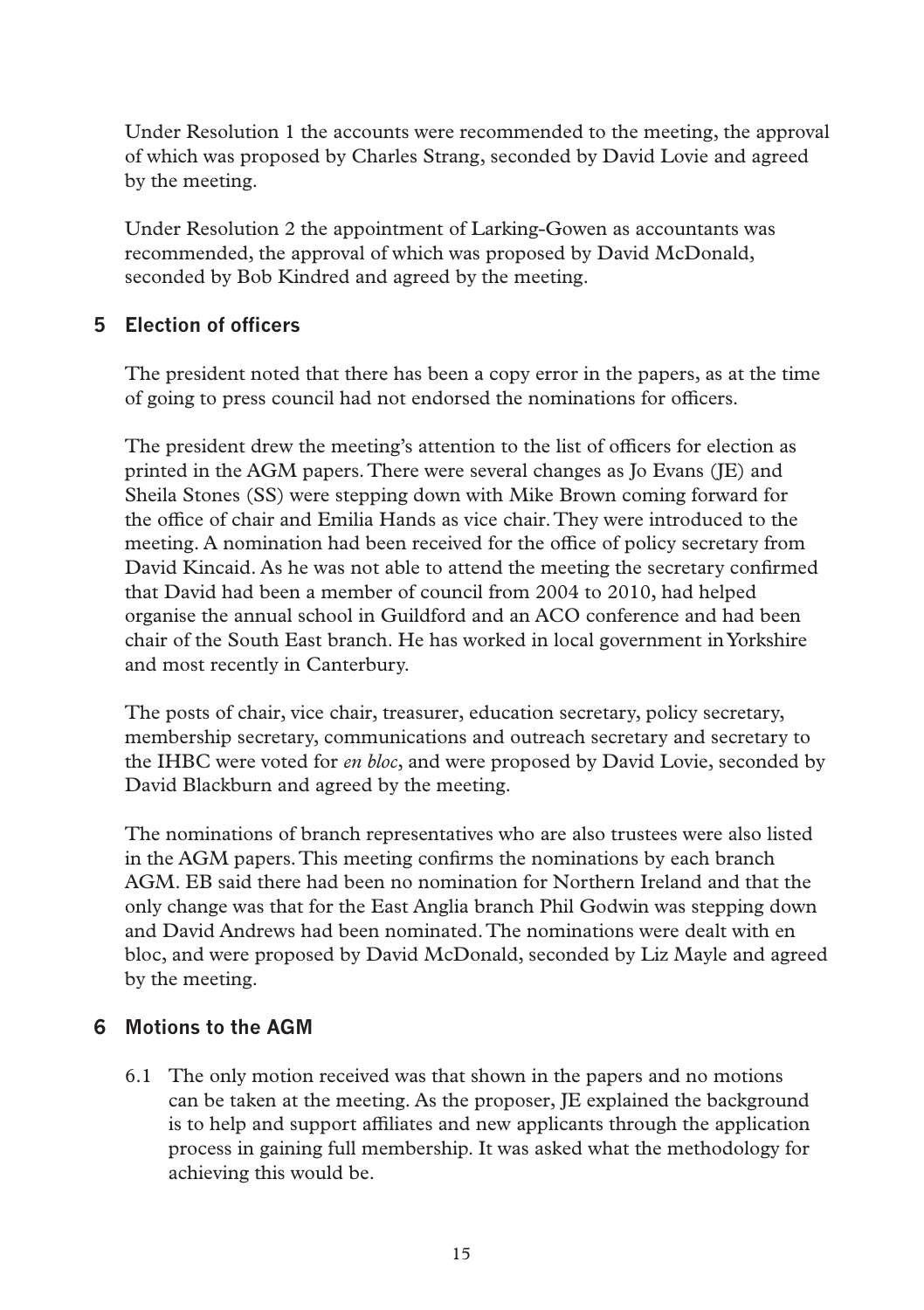The director said that following the full application process can be daunting while the motion could encompass the suite of support activities currently including guidance in the application form itself, further guidance in encouraging applicants to expand their knowledge, and improving feedback on applications etc.

One of the critical challenges the motion targets is the reduced infrastructure in local authorities and the need to promote skills and knowledge support where senior staff have been lost and are no longer available to support career progress. The institute's corporate plan marks out key steps for doing this, he noted, but the motion will help focus on this area.

David Blackburn added that some branches have already held events to encourage and help affiliates and new applicants to prepare a full membership application.

The motion, proposed by JE, seconded by Nathan Blanchard and Sheila Stones and agreed by a show of hands reads:

This AGM calls on the institute to give priority to providing integrated and structured support for Affiliates to progress to become Full Members of the IHBC, in accordance with its charitable remit, and so help address the reduced capacity and skills in local authorities to support training, education and career progress for future conservation professionals.

#### **This completed the official business of the Annual General Meeting which was followed by an open discussion.**

#### **7 Any other business**

7.1 TT said that council was losing two elected officers in Jo Evans and Sheila Stones, both of whom have been involved in the institute in various roles within branches and on council for many years. He had coached Jo in Welsh two years ago at the school in Llandudno and she was an able student. He will also miss her light hearted 'notes from the chair' in *Context*, which portray a serious message. Departing gifts were presented to Jo and Sheila.

JE said her time as chair had been very enjoyable although at times confusing and demanding. She thanked council for their help and Sheila for being a very supportive right hand person.

TT also said that Phil Godwin was stepping down as branch rep for East Anglia and thanked him for all his input during his time on council.